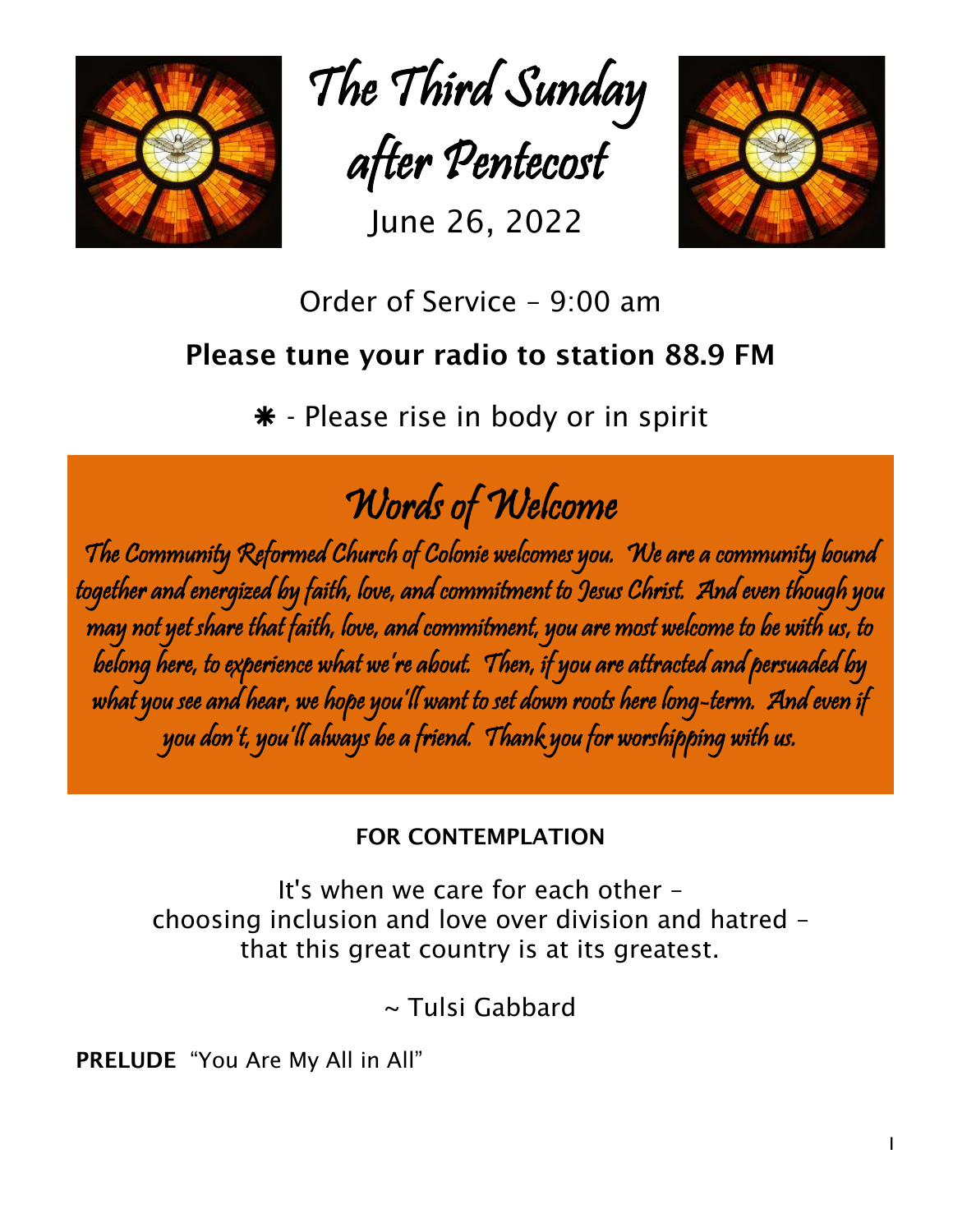### THE COMMUNITY GATHERS

### THE ELDER'S PRAYER – Ana Crosbourne

INTROIT "Sanctuary"

### THE CALL TO WORSHIP

You alone know, O God, the depth of the longing in our hearts; *the intensity of the thirst in our souls,*

And in answer, you have come to us, lived among us, taught and healed us, demonstrated what the good life looks like;

*Then died, to reveal the value of this life you offer.*

You alone know, O God, what we need to satisfy our need, *to lead us to the life we instinctively seek,*

And in answer, you have opened the door to life for us, constantly whispered to us of your love and grace,

*and gently nudged us in the direction of our best life.*

And so, now, as you come to us again, as your life is proclaimed to us again,

*we praise you Risen and Living One, for the truly good life we find in you. Amen*.

HYMN 227 "Rock of Ages, Cleft for Me"

*1 Rock of Ages, cleft for me, let me hide myself in thee; let the water and the blood, from thy wounded side which flowed, be of sin the double cure, save from wrath and make me pure.*

*2 Not the labors of my hands can fulfill thy law's demands; could my zeal no respite know, could my tears forever flow, all for sin could not atone; thou must save and thou alone.*

*3 Nothing in my hand I bring, simply to the cross I cling;*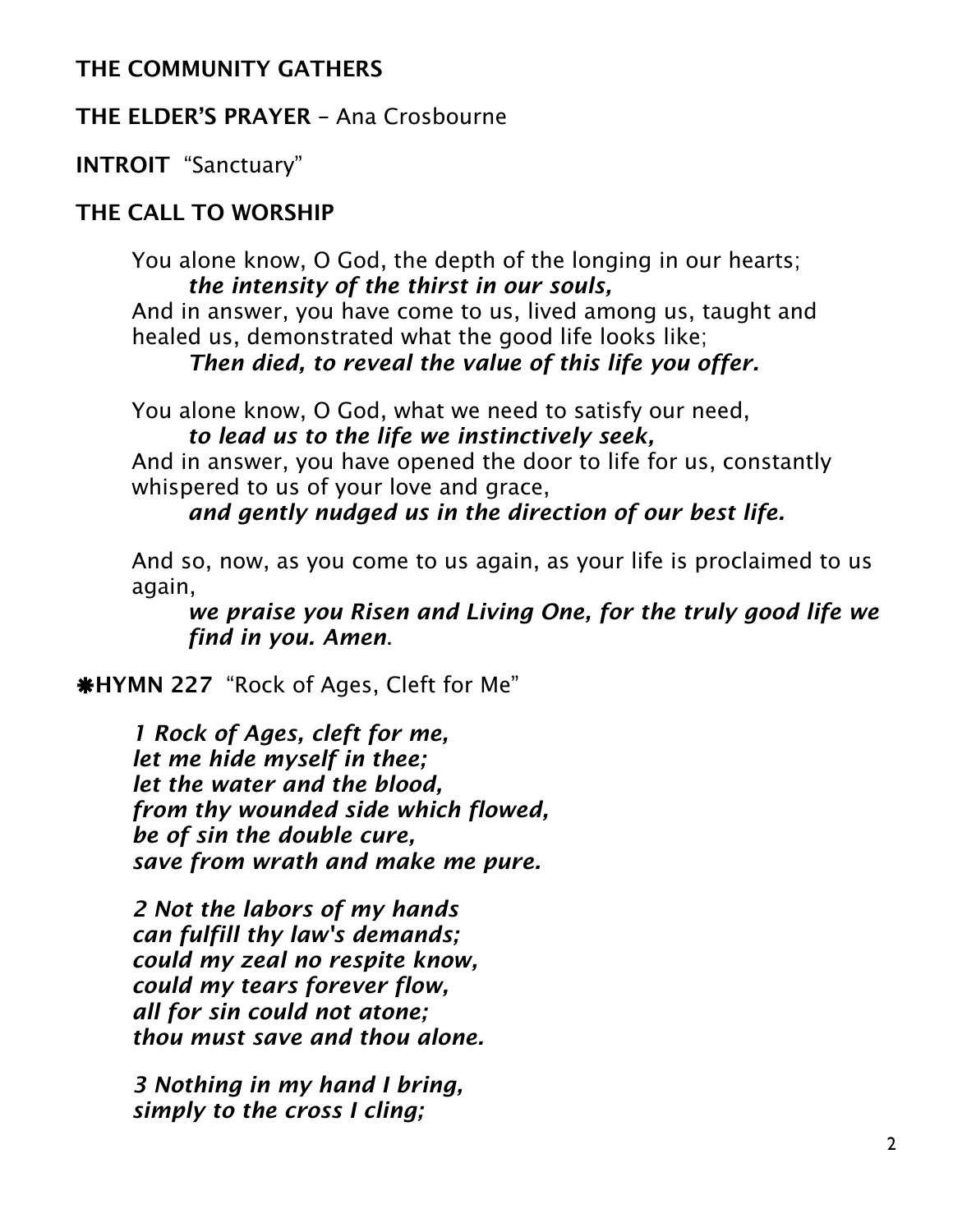*naked, come to thee for dress, helpless, look to thee for grace; foul, I to the fountain fly, wash me, Savior, or I die!*

*4 While I draw this fleeting breath, when my eyes shall close in death, when I soar to worlds unknown, see thee on thy judgment throne, Rock of Ages, cleft for me, let me hide myself in thee.*

### PRAYER OF THANKSGIVING AND INTERCESSION

Though it may seem to us that evil spreads like a virus, though it may feel naïve to resist it, we choose to believe that your spirit's fruit can satisfy a world that hungers for healing.

And so: Wherever hatred and suspicion divide people and fragment communities,

*we will pass on love.*

Wherever sorrow and cynicism leave the dark stain of despair, *we will pass on joy.*

Wherever violence and abuse shatter lives and destroy the earth, *we will pass on peace.*

Wherever expediency and the quest for quick fixes create confusion and need,

*we will pass on patience.*

Wherever heartlessness and selfishness cause loneliness and exclusion,

*we will pass on kindness.*

Wherever evil and darkness steal away hope and integrity, *we will pass on goodness.*

Wherever aggression and coercion remove freedom and playfulness, *we will pass on gentleness.*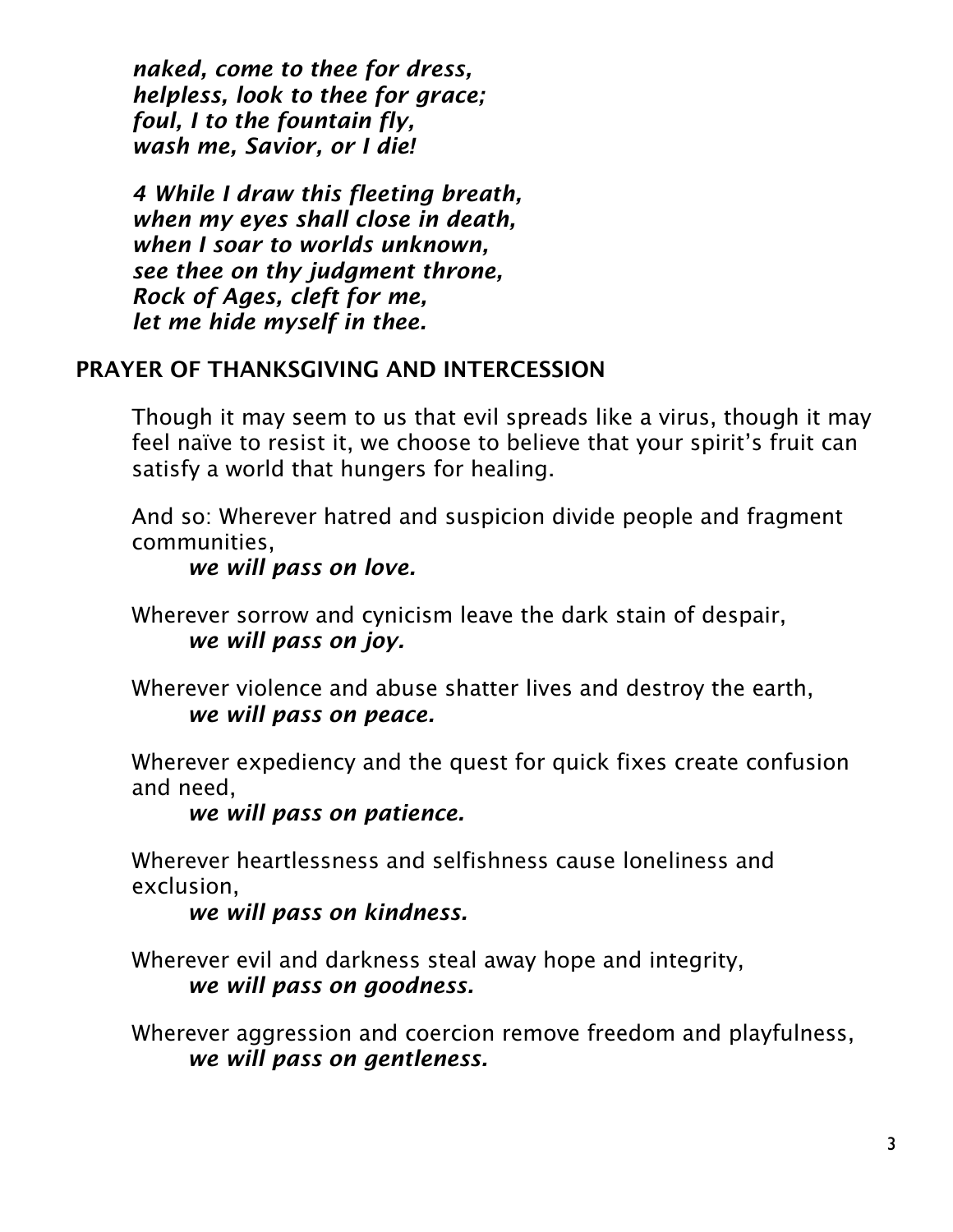Wherever self-interest and shallowness undermine relationships and stability,

*we will pass on faithfulness.*

Wherever lawlessness and carelessness generate chaos and fear, *we will pass on self-control.*

*Though it may take our best energy and our most enduring commitment, We pray for the courage and the faith to answer your call, to resist whatever devils we may face, and to pass on your abundant life.*

*In Jesus' Name, Amen.*

TAIZÉ MEDITATION "The Lord is My Light" (3 times)

*The Lord is my light, my light and salvation: in God I trust, in God I trust.*

### PRAYER OF PRAISE AND CONFESSION

Lord Jesus, it's a shameful thing

*when you've sent invitations to all who will come and we stand at the door and turn people away.*

It's shameful how we find ways to justify, in your name,

*the lines we draw between us, the exclusions and suspicions, the greed and power-plays, that harm the least, and protect our special interests.*

And so we pray:

*Lift us above our pettiness and self-protection, and use us as your agents of justice and mercy;*

May your grace

*open our doors, stretch out our arms and turn our attention to the excluded, rejected and neglected ones.*

May your wisdom

*teach our minds, open our hearts and challenge our apathy to find solutions to the conflicts and self-created threats in our world.*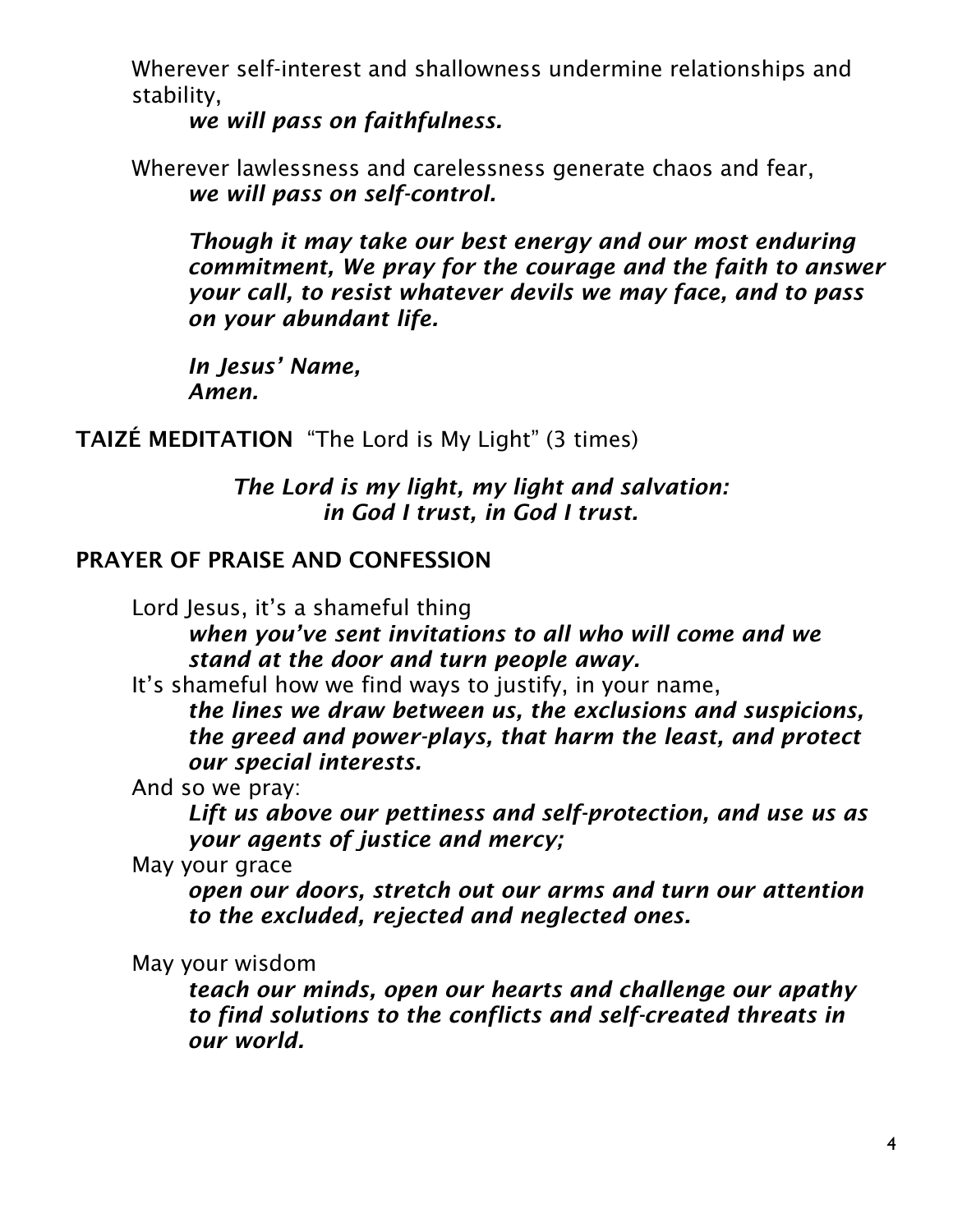May Your love

*release our energies, ignite our abilities and inspire our action…*

to heal

*those who carry the scars of abuse, war and disease,* to comfort

*those who grieve the loss of loved ones or opportunities,* to restore

*the ones who have failed or fallen,*

to nurture

*the life that breaks out in every person and every part of our planet.*

And make us heralds of your kingdom

*who extend your invitation to all who will listen. Amen.*

TAIZÉ MEDITATION "Jesus Remember Me" (3 times)

*Jesus, remember me when you come into your Kingdom. Jesus, remember me when you come into your Kingdom.*

THE WORDS OF ASSURANCE

DEACON'S PRAYER FOR THE WORLD – Ellen Buono

THE LORD'S PRAYER

*Our Father who art in heaven, hallowed be your name, your kingdom come, your will be done, on earth as it is in heaven. Give us this day our daily bread. And forgive us our debts, as we forgive our debtors. And lead us not into temptation but deliver us from evil for yours is the kingdom, and the power and the glory forever. Amen.*

SOLO "10,000 Reasons"

THE SCRIPTURE LESSON Mark 14:32-39, Luke 22:43-46, Matthew 26:44-46

They went to a place called Gethsemane; and he said to his disciples, "Sit here while I pray." He took with him Peter and James and John, and began to be distressed and agitated. And he said to them, "I am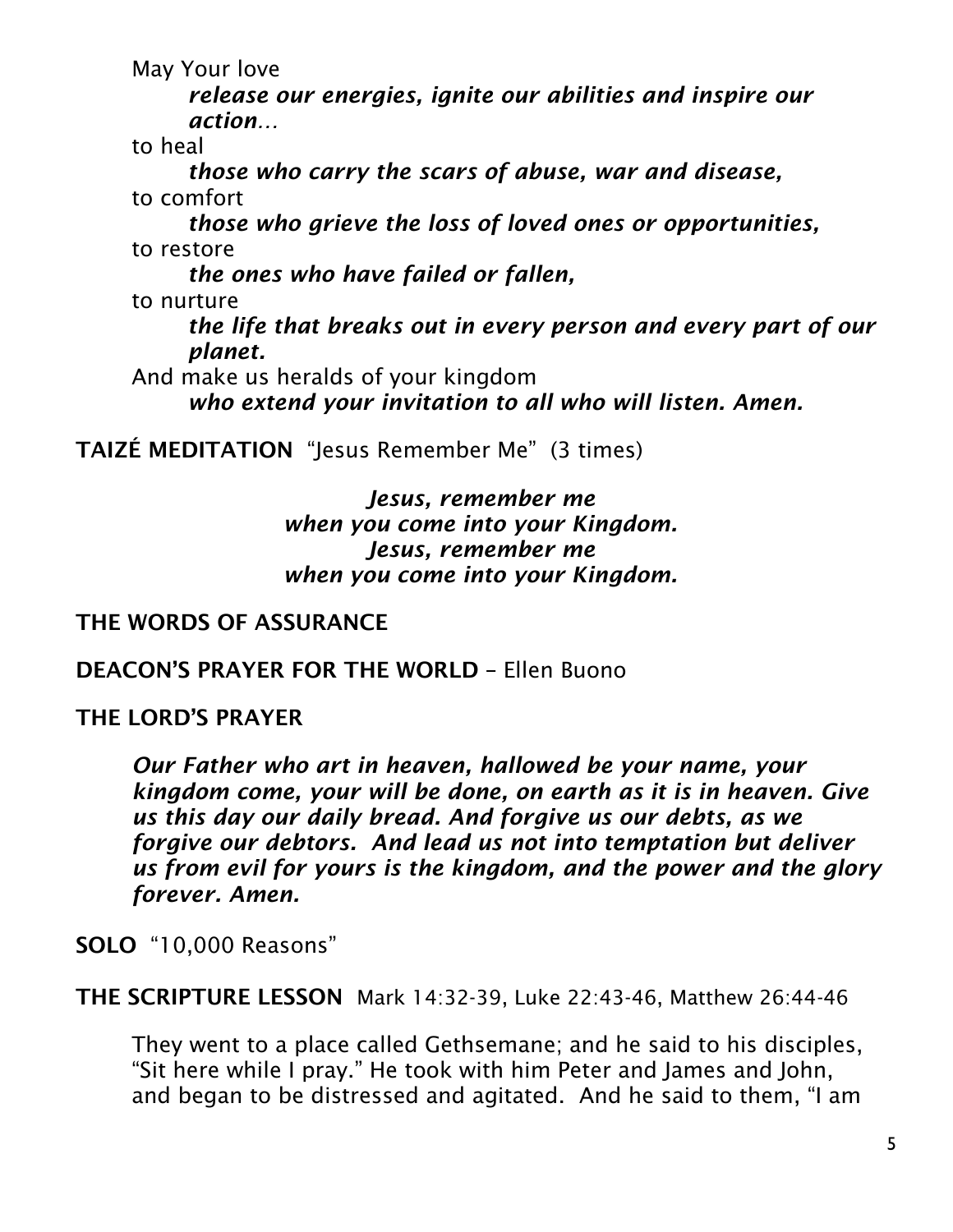deeply grieved, even to death; remain here, and keep awake." And going a little farther, he threw himself on the ground and prayed that, if it were possible, the hour might pass from him. He said, "Abba, Father, for you all things are possible; remove this cup from me; yet, not what I want, but what you want." He came and found them sleeping; and he said to Peter, "Simon, are you asleep? Could you not keep awake one hour? Keep awake and pray that you may not come into the time of trial; the spirit indeed is willing, but the flesh is weak." And again he went away and prayed, saying the same words.

Then an angel from heaven appeared to him and gave him strength. In his anguish he prayed more earnestly, and his sweat became like great drops of blood falling down on the ground. When he got up from prayer, he came to the disciples and found them sleeping because of grief, and he said to them, "Why are you sleeping? Get up and pray that you may not come into the time of trial."

So leaving them again, he went away and prayed for the third time, saying the same words. Then he came to the disciples and said to them, "Are you still sleeping and taking your rest? See, the hour is at hand, and the Son of Man is betrayed into the hands of sinners. Get up, let us be going. See, my betrayer is at hand."

THE MORNING MESSAGE "Praying as Jesus Prays"

**\*HYMN** "They'll Know We Are Christians By Our Love"

*We are one in the Spirit, we are one in the Lord; We are one in the Spirit, we are one in the Lord; And we pray that all unity will one day be restored. And they'll know we are Christians by our love, by our love, yes, they'll know we are Christians by our love.*

*We will walk with each other, we will walk hand in hand; We will walk with each other, we will walk hand in hand; And together we'll spread the news that God is in our land. And they'll know we are Christians by our love, by our love, yes, they'll know we are Christians by our love.*

*We will work with each other, we will work side by side; We will work with each other, we will work side by side; And we'll guard human dignity and save human pride.*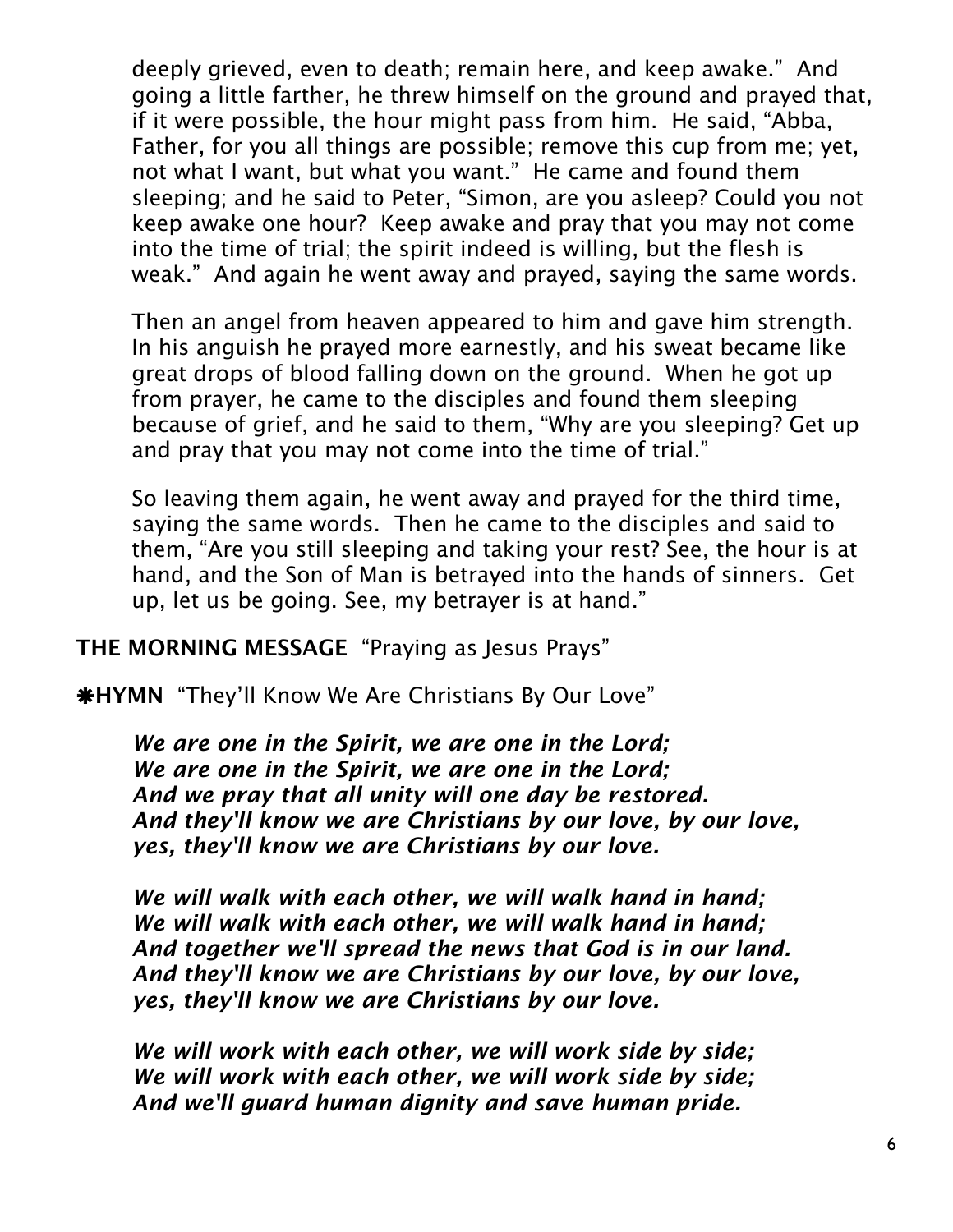*And they'll know we are Christians by our love, by our love, yes, they'll know we are Christians by our love.*

*All praise to the Father, from whom all things come; And all praise to Christ Jesus, God's only Son. And all praise to the Spirit who makes us one. And they'll know we are Christians by our love, by our love, yes, they'll know we are Christians by our love.*

#### **\*BENEDICTION**

### **\*THE IRISH BLESSING**

*May the road rise to meet you, May the wind be ever at your back, May the sun shine warm upon your face, And the rains fall soft upon your fields. And until we meet again, and until we meet again, May the God who loves us all Hold you in the palm of His hand. Amen.*

> Worship Leader Lynne Gilgore

Elder of the Day Ana Crosbourne

Deacon of the Day Ellen Buono

> Liturgist Karl Coté

Director of Music/Soloist Ben April

> Technical Director Lori Coté

Sound Technician John Lombardo

Video Technician Lori Coté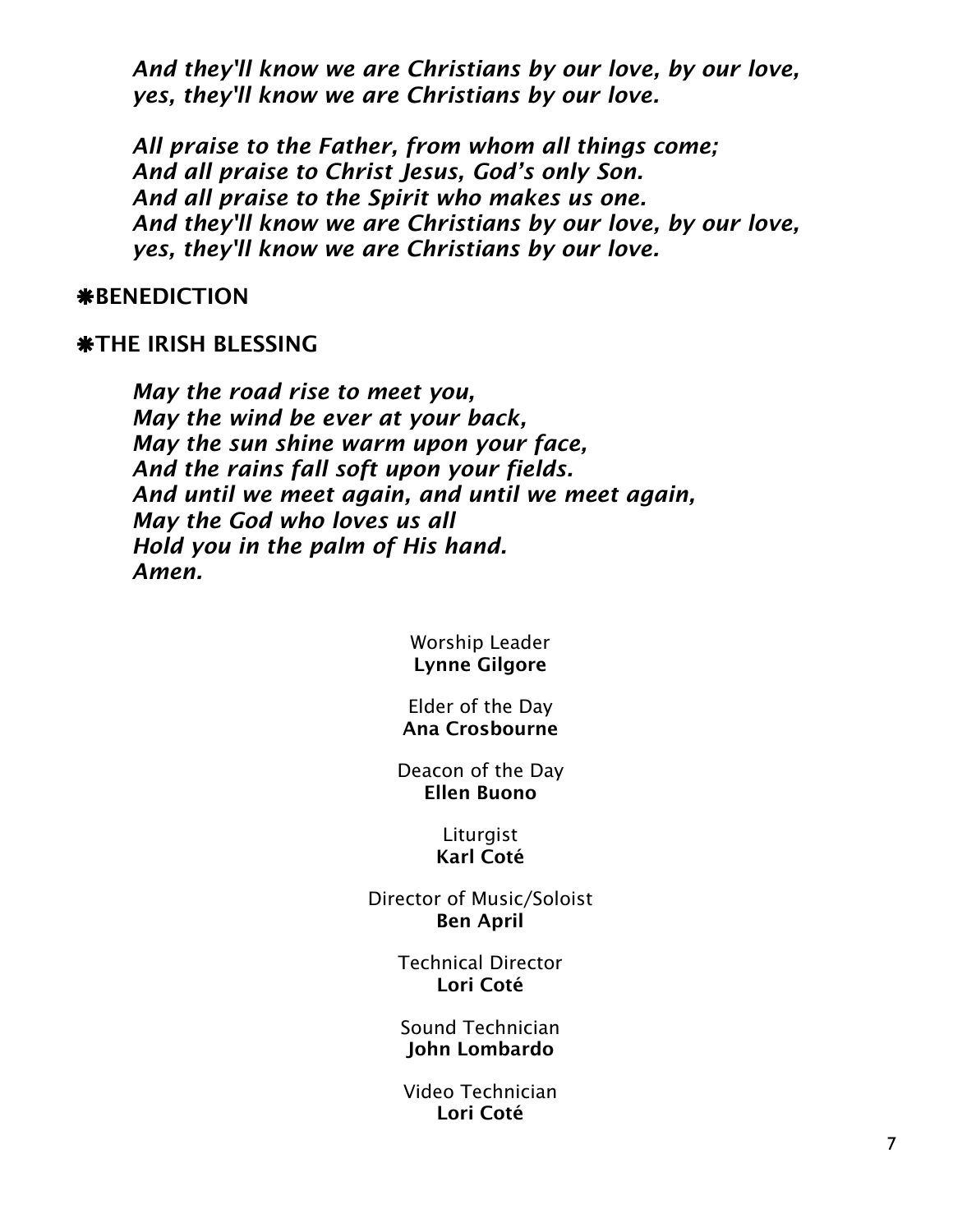### Copyright Licenses

#### You Are My All in All

Words & Music: Dennis Jernigan © 1991 Shepherd's Heart Music, Inc. Used by Permission. CCLI License # 21149226

#### **Sanctuary**

Words & Music: John Thompson & Randy Scruggs © 1982 Whole Armor/ Full Armor Music Used by Permission: CCLI License # 21149226

#### The Lord is My Light

Text: Psalm 139; Taizé Community Tune: Jacques Berthier, 1923–1994 © 1998, Les Presses de Taizé, GIA Publications, Inc., agent Used by Permission: One License A 719501

#### Jesus Remember Me

Contributors: Jacques Berthier, Taizé Tune: Jaques Berthier, © 1981, Les Presses de Taizé, GIA Publications, Inc., agent Text: © 1981, Les Presses de Taizé, GIA Publications, Inc., agent Used by Permission: One License A 719501

#### 10,000 Reasons (Bless the Lord)

Words & Music: Mat Redman & Jonas Myrin © 2011 Shout! Publishing, ThankYou Music, Worshiptogether.com Songs, Sixteps Music, and Said and Done Music Used by Permission: CCLI License # 21149226

#### They'll Know We Are Christians By Our Love Words & Music: Peter Scholtes

© 1966 FEL Publications, assigned 1991 to The Lorenz Corp. Used by Permission: CCLI License # 21149226

#### The Irish Blessing

Words: Traditional Music: Benjamin April © 2021 Benjamin April Used by Permission. Benjamin April

Offerings and gifts to the church may be submitted online via PayPal (link found below or on our website), by mailed check, by direct bank payment or by placing them in the offering box located near the exit.



PayPal: [https://www.paypal.com/donate?hosted\\_button\\_i](https://www.paypal.com/donate?hosted_button_id=N67JS9D5MLMGS) [d=N67JS9D5MLMGS](https://www.paypal.com/donate?hosted_button_id=N67JS9D5MLMGS)

> Website: [www.communityreformedchurch.com](http://www.communityreformedchurch.com/)

Mailing Address: Community Reformed Church of Colonie 701 Sand Creek Road Colonie, NY 12205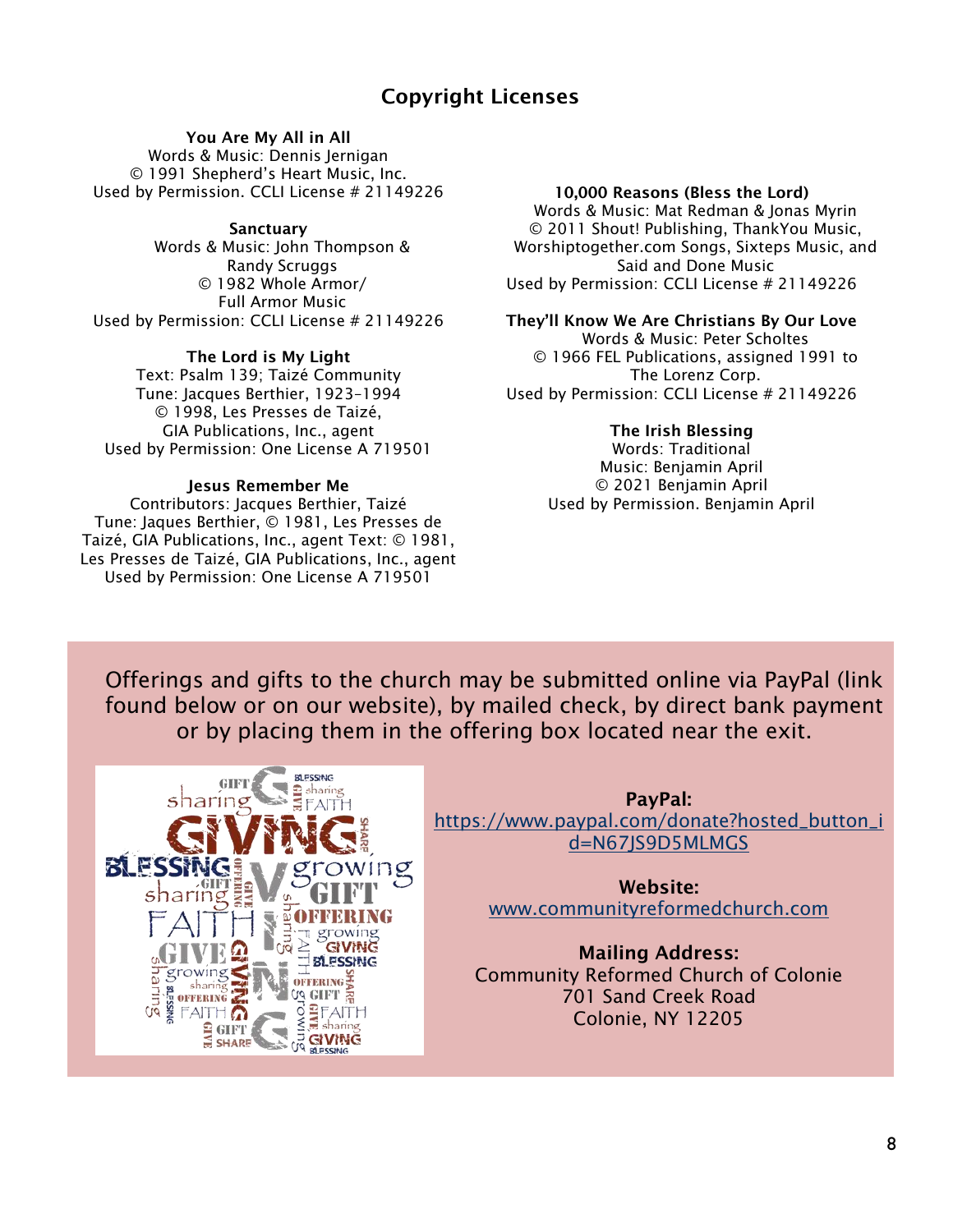### GENERAL NOTICES

### Wednesday, June 29

7:30-9:00pm – Consistory will meet in the Gathering Room. Elders will meet in Rev. Cornwell's office at 6:30 pm.

Friday, July 1

Al-Anon - 7:30-8:30 pm meets in the Gathering Room.



The June Mission of the Month is Capital Region Sponsor-A-Scholar, "a nonprofit organization that strives to improve lives by giving young people access to education, support and resources that may be otherwise unavailable." Their mission is, "to provide specialized programs, mentoring, professional guidance, and academic and financial support for qualifying high school students in the Capital Region. By assembling a network of business leaders, educational advocates, and dedicated volunteers, promising youth are provided opportunity and access to higher education that may be otherwise unavailable."

To support Sponsor-A-Scholar, you may make a donation through your yellow June "Mission of the Month" offering envelope, by check payable to CRCC with "Sponsor-A-Scholar" on the memo line, or directly through their website:<https://crsas.org/donate/>



### May 22 thru September 4, 2022 9 AM

This service will also be livestreamed on Zoom and posted later on YouTube.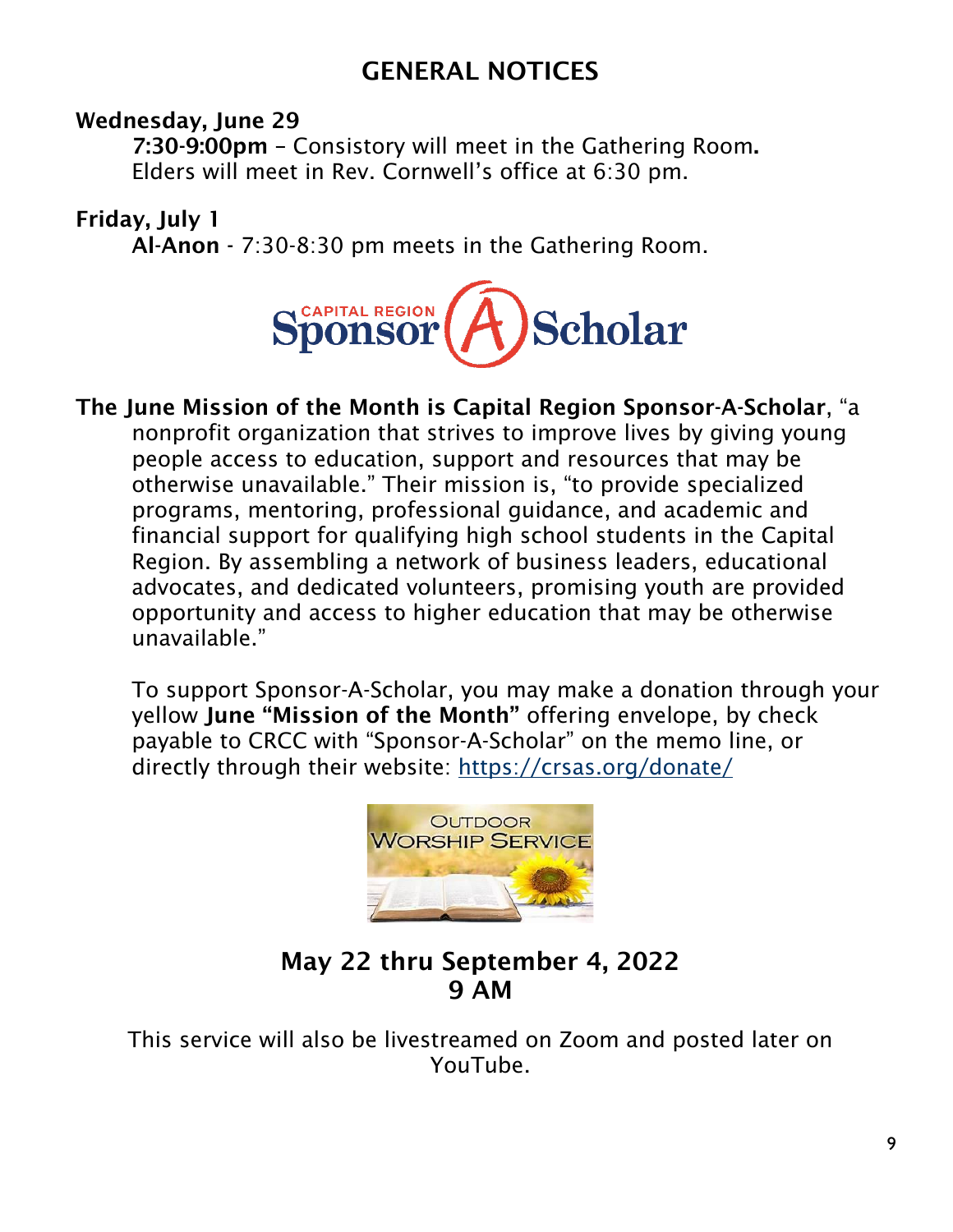During the summer, the outdoor service will be Zoom only:

- if the outdoor temperature is below 55 degrees
- if there is precipitation or the threat of precipitation
- if there is wind interference with the sound system
- or other weather-related conditions that would interfere with conducting a worshipful service.

The decision for worship location will be made by the participating worship leadership one hour prior to the service and the congregation will be notified by email.

Nursery Provider Needed! We have been blessed to have Emma York take care of our youngest parishioners this year. She has been a ray of sunshine during a challenging year. Next year will see exciting changes for Emma, as she heads off to college. We are, therefore, seeking a new individual to protect and care for children ages 3 and younger during worship services beginning in August. Applicants need to be caring, reliable, responsible, punctual, have prior childcare experience, and be at least 17 years of age. Interested individuals should contact Sarah Huiest, (crccsarah@gmail.com) for more information.

### In-Person Worship Guidelines

Even though you may be vaccinated, mask wearing continues to be encouraged to protect our vulnerable and medically compromised worshippers. We ask you to respect the distance and comfort levels of others.

Reminder: If you are feeling under the weather, please remain home and participate in worship via Zoom

### ZOOM

To join Sunday Worship via Zoom, use the link below: <https://us02web.zoom.us/j/6880887155>

Meeting ID: 688 088 7155 By Phone: 1-646-558-8656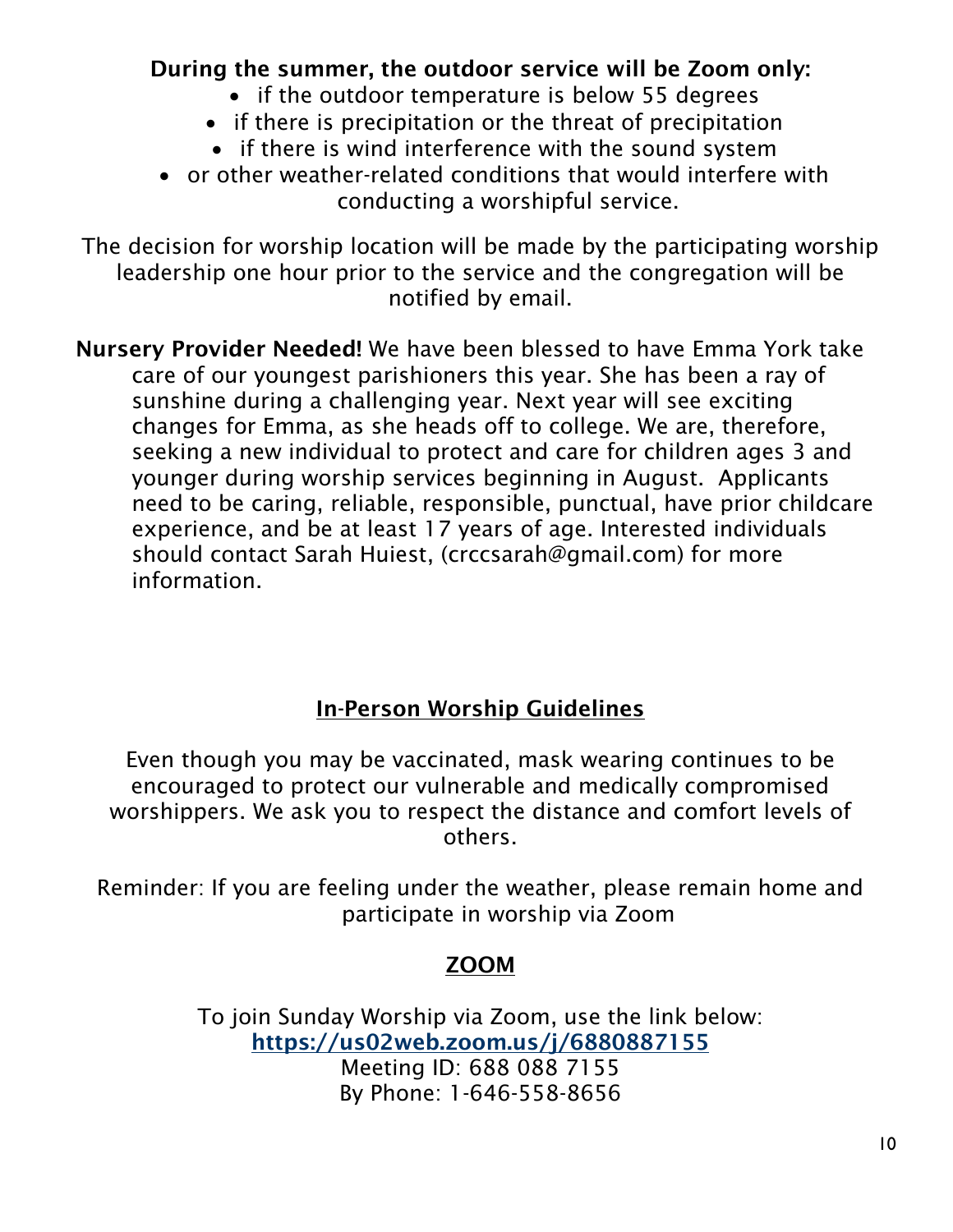

Prayer E-Chain

#### Please email prayer requests to:

Sandy Cornwell [crccsandy@gmail.com](mailto:crccsandy@gmail.com) Karen Latta [kmlatta@nycap.rr.com](mailto:kmlatta@nycap.rr.com)

### Daily Scripture Readings

Monday - 2 Kings 5:1-14 Tuesday - Psalm 30 Wednesday - Isaiah 66:10-14 Thursday - Psalm 66:1-9 Friday - Galatians 6:1-16 Saturday - Luke 10:1-11, 16-20 Sunday - Fourth Sunday after Pentecost

#### *Household Prayer: Morning*

God of renewal and joy, thank you for a night of rest, for home, for companionship, and for all the gifts of Earth that make our lives possible. Give us this day the sustenance needed for the work we have ahead of us. Keep our vision clear and our resolve strong. Bless us, in Jesus' name. Amen.

### *Household Prayer: Evening*

For this day, O God, we give you thanks. In all the joys that came our way, the challenges that showed us more about your world, the people who made our meals and journeys, you revealed your care. Keep us now this night from harm that when we rise from sleep, we will again give thanks and praise to you. Bless us, in Jesus' name. Amen.